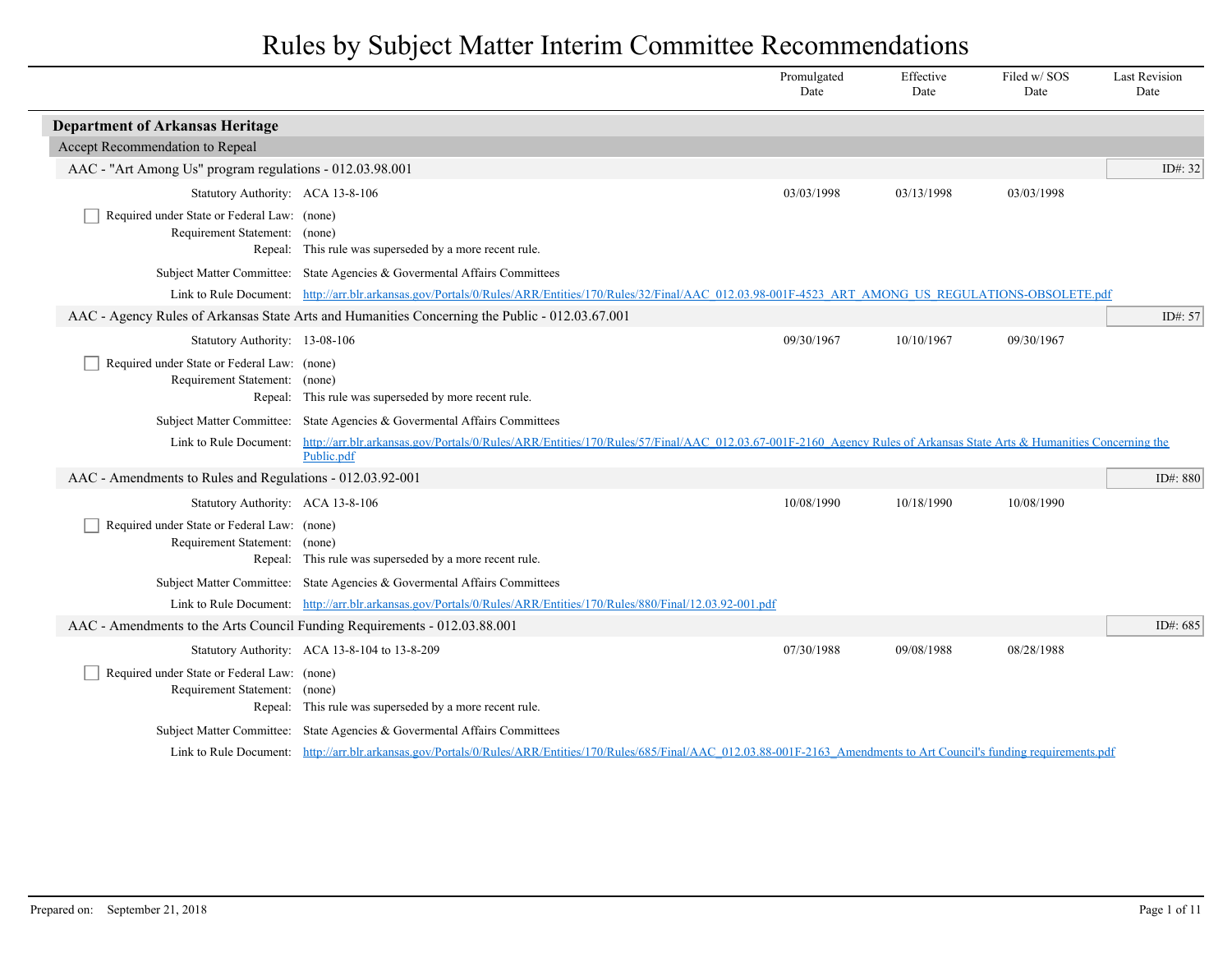|                                                                              |                                                                                                                                                                                                                 | Promulgated<br>Date | Effective<br>Date | Filed w/SOS<br>Date | <b>Last Revision</b><br>Date |
|------------------------------------------------------------------------------|-----------------------------------------------------------------------------------------------------------------------------------------------------------------------------------------------------------------|---------------------|-------------------|---------------------|------------------------------|
|                                                                              | AAC - Assistance Fund Category; Eligibility for Individual Artist Fellowships; Request for Reconsideration; New GOS Applicants - 012.03.96.001                                                                  |                     |                   |                     | ID#: 33                      |
| Statutory Authority: ACA 13-8-106                                            |                                                                                                                                                                                                                 | 12/10/1996          | 12/20/1996        | 12/10/1996          |                              |
| Required under State or Federal Law: (none)<br>Requirement Statement: (none) | Repeal: This rule was superseded by a more recent rule.                                                                                                                                                         |                     |                   |                     |                              |
|                                                                              | Subject Matter Committee: State Agencies & Governental Affairs Committees                                                                                                                                       |                     |                   |                     |                              |
|                                                                              | Link to Rule Document: http://arr.blr.arkansas.gov/Portals/0/Rules/ARR/Entities/170/Rules/33/Final/AAC 012.03.96-001F-4443 ASSISTANCE FUND CATEGORIES AIE ET AL-OBSOLETE.pdf                                    |                     |                   |                     |                              |
| AAC - Changes Adopted by the Arts Council 1990 - 012.03.90.001               |                                                                                                                                                                                                                 |                     |                   |                     | ID#: 687                     |
| Statutory Authority: Act 359 of 1971                                         |                                                                                                                                                                                                                 | 09/21/1990          | 11/08/1990        | 10/28/1990          |                              |
| Required under State or Federal Law: (none)<br>Requirement Statement: (none) | Repeal: This rule was superseded by a more recent rule.                                                                                                                                                         |                     |                   |                     |                              |
|                                                                              | Subject Matter Committee: State Agencies & Governental Affairs Committees                                                                                                                                       |                     |                   |                     |                              |
|                                                                              | Link to Rule Document: http://arr.blr.arkansas.gov/Portals/0/Rules/ARR/Entities/170/Rules/687/Final/AAC 012.03.90-001F-2165 Changes adopted by the Arts Council that affect the FY92 grant award<br>process.pdf |                     |                   |                     |                              |
| AAC - Drafted Policy Changes of the Arkansas Arts Council - 012.03.83.001    |                                                                                                                                                                                                                 |                     |                   |                     | ID#: 684                     |
| Statutory Authority: Act 359 of 1971                                         |                                                                                                                                                                                                                 | 10/14/1983          | 12/04/1983        | 11/23/1983          |                              |
| Required under State or Federal Law: (none)<br>Requirement Statement: (none) | Repeal: This rule was superseded by a more recent rule.                                                                                                                                                         |                     |                   |                     |                              |
|                                                                              | Subject Matter Committee: State Agencies & Governental Affairs Committees                                                                                                                                       |                     |                   |                     |                              |
| Link to Rule Document:                                                       | http://arr.blr.arkansas.gov/Portals/0/Rules/ARR/Entities/170/Rules/684/Final/AAC 012.03.83-001F-2162 Drafted Policy changes AAC funding artists, ceilings on requests,<br>reorganization of categories.pdf      |                     |                   |                     |                              |
|                                                                              | AAC - General Tendencies in Arkansas Arts Council Funding Process - 012.03.88-002                                                                                                                               |                     |                   |                     | ID#: 686                     |
| Statutory Authority: Act 359 of 1971                                         |                                                                                                                                                                                                                 | 12/07/1988          | 12/17/1988        | 12/07/1988          |                              |
| Required under State or Federal Law: (none)<br>Requirement Statement: (none) | Repeal: This rule was superseded by a more recent rule.                                                                                                                                                         |                     |                   |                     |                              |
|                                                                              | Subject Matter Committee: State Agencies & Governmental Affairs Committees                                                                                                                                      |                     |                   |                     |                              |
| Link to Rule Document:                                                       | http://arr.blr.arkansas.gov/Portals/0/Rules/ARR/Entities/170/Rules/686/Final/AAC 012.03.88-002F-2164 General tendencies in Arkansas Arts Council funding process, and<br>Needs assessment report.pdf            |                     |                   |                     |                              |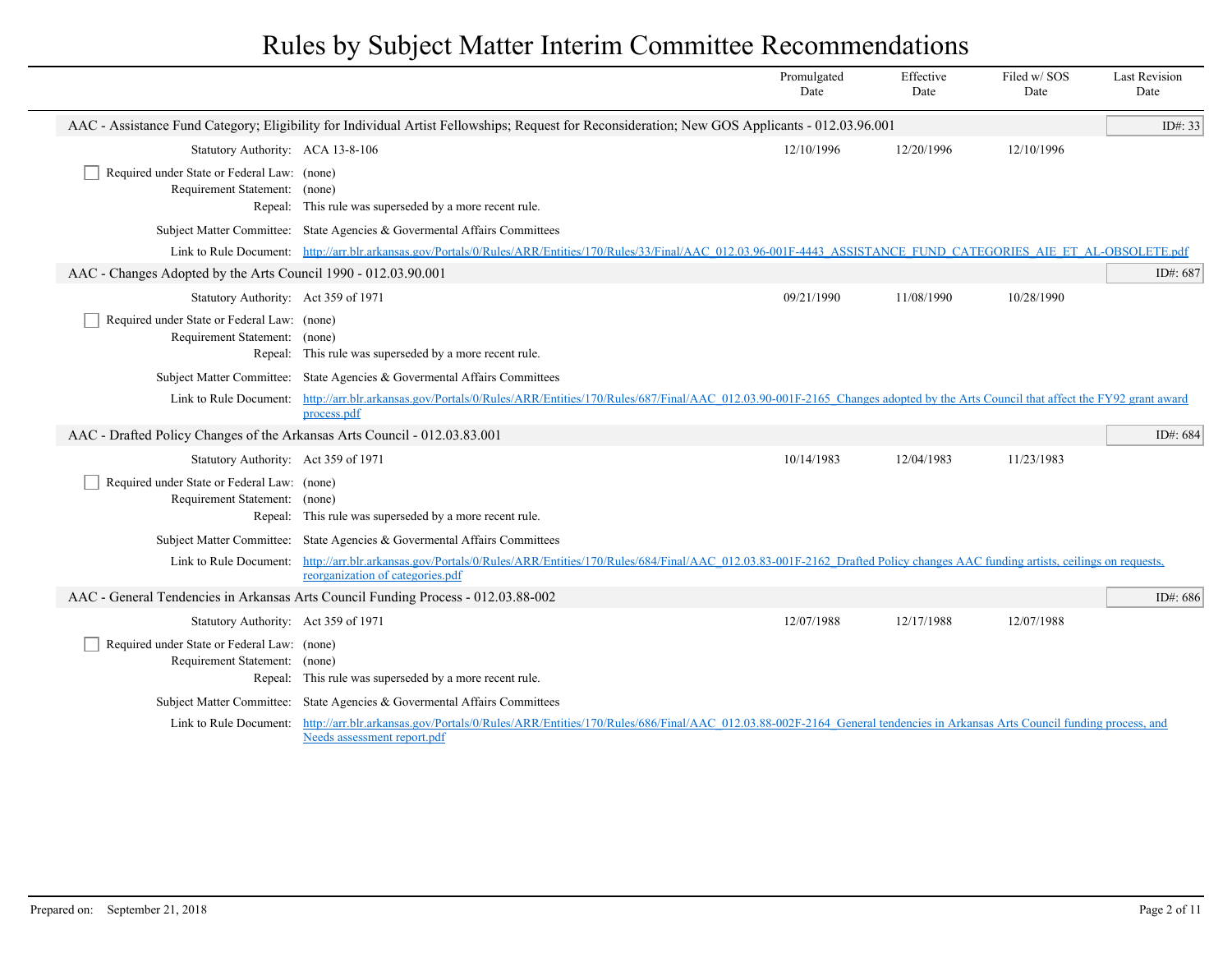|                                                                              |                                                                                                                                                                                                 | Promulgated<br>Date | Effective<br>Date | Filed w/ SOS<br>Date | <b>Last Revision</b><br>Date |
|------------------------------------------------------------------------------|-------------------------------------------------------------------------------------------------------------------------------------------------------------------------------------------------|---------------------|-------------------|----------------------|------------------------------|
|                                                                              | AAC - Minutes for the Arts Council's meetings of Aug 30, Nov 3 and Nov 4, 1979 - 012.03.79.001                                                                                                  |                     |                   |                      | ID#: 58                      |
| Statutory Authority: 13-08-106                                               |                                                                                                                                                                                                 | 10/01/1979          | 10/11/1979        | 10/01/1979           |                              |
| Required under State or Federal Law: (none)<br>Requirement Statement: (none) | Repeal: These Arkansas Arts Council meeting minutes do not contain policies or procedures that impact the public and were erroneously promulgated as rules.                                     |                     |                   |                      |                              |
|                                                                              | Subject Matter Committee: State Agencies & Governental Affairs Committees                                                                                                                       |                     |                   |                      |                              |
|                                                                              | Link to Rule Document: http://arr.blr.arkansas.gov/Portals/0/Rules/ARR/Entities/170/Rules/58/Final/AAC 012.03.79-001F-2161 Minutes for the Art Council's Meetings of August 30, 1979 et seq.pdf |                     |                   |                      |                              |
| AAC - Rules and Regulations of the Expansion Arts Program - 012.03.98.002    |                                                                                                                                                                                                 |                     |                   |                      | ID#: $31$                    |
| Statutory Authority: ACA 13-8-106                                            |                                                                                                                                                                                                 | 11/05/1998          | 11/15/1998        | 11/05/1998           |                              |
| Required under State or Federal Law: (none)<br>Requirement Statement: (none) | Repeal: This grant program has been discontinued and the grant guidelines are obsolete.                                                                                                         |                     |                   |                      |                              |
|                                                                              | Subject Matter Committee: State Agencies & Governental Affairs Committees                                                                                                                       |                     |                   |                      |                              |
|                                                                              | Link to Rule Document: http://arr.blr.arkansas.gov/Portals/0/Rules/ARR/Entities/170/Rules/31/Final/AAC 012.03.98-002F-1364 RULES OF THE EXPANSION ARTS PROGRAM-OBSOLETE.pdf                     |                     |                   |                      |                              |
|                                                                              | AAC/CEN - Office of Arkansas State Arts and Humanities Guide to Grants - 012.10.79-004                                                                                                          |                     |                   |                      | ID#: 884                     |
| Statutory Authority: Act 1000 of 1975                                        |                                                                                                                                                                                                 | 12/13/1979          | 12/23/1979        | 12/13/1979           |                              |
| Required under State or Federal Law: (none)<br>Requirement Statement: (none) | Repeal: This rule was superseded by a more recent rule.                                                                                                                                         |                     |                   |                      |                              |
|                                                                              | Subject Matter Committee: State Agencies & Governental Affairs Committees                                                                                                                       |                     |                   |                      |                              |
|                                                                              | Link to Rule Document: http://arr.blr.arkansas.gov/Portals/0/Rules/ARR/Entities/170/Rules/884/Final/12.10.79-004.pdf                                                                            |                     |                   |                      |                              |
| AHPP - Application of the Hist Pres Loan Fund 012.02.94.001                  |                                                                                                                                                                                                 |                     |                   |                      | ID#: 691                     |
|                                                                              | Statutory Authority: ACA 13-7-101 et seq.                                                                                                                                                       | 12/01/1994          | 12/10/1994        | 11/30/1994           |                              |
| Required under State or Federal Law: (none)<br>Requirement Statement: (none) | Repeal: This program is not longer in use and these rules are obsolete.                                                                                                                         |                     |                   |                      |                              |
|                                                                              | Subject Matter Committee: State Agencies & Governental Affairs Committees                                                                                                                       |                     |                   |                      |                              |
|                                                                              | Link to Rule Document: http://arr.blr.arkansas.gov/Portals/0/Rules/ARR/Entities/170/Rules/691/Final/AHPP 012.02.94-001 Application of the Hist Pres Loan Fund.pdf                               |                     |                   |                      |                              |
| AHPP - County Courthouse Restoration Grant Manual 12.02.97.003               |                                                                                                                                                                                                 |                     |                   |                      | ID#: 694                     |
|                                                                              | Statutory Authority: ACA 13-7-101 et seq.                                                                                                                                                       | 05/13/1997          | 06/16/1997        | 06/06/1997           |                              |
| Required under State or Federal Law: (none)<br>Requirement Statement: (none) | Repeal: This rules has been superseded by a more recent rule.                                                                                                                                   |                     |                   |                      |                              |
|                                                                              | Subject Matter Committee: State Agencies & Governental Affairs Committees                                                                                                                       |                     |                   |                      |                              |
|                                                                              | Link to Rule Document: http://arr.blr.arkansas.gov/Portals/0/Rules/ARR/Entities/170/Rules/694/Final/AHPP 012.02.97-003 County Courthouse Restoration Grant Manual.pdf                           |                     |                   |                      |                              |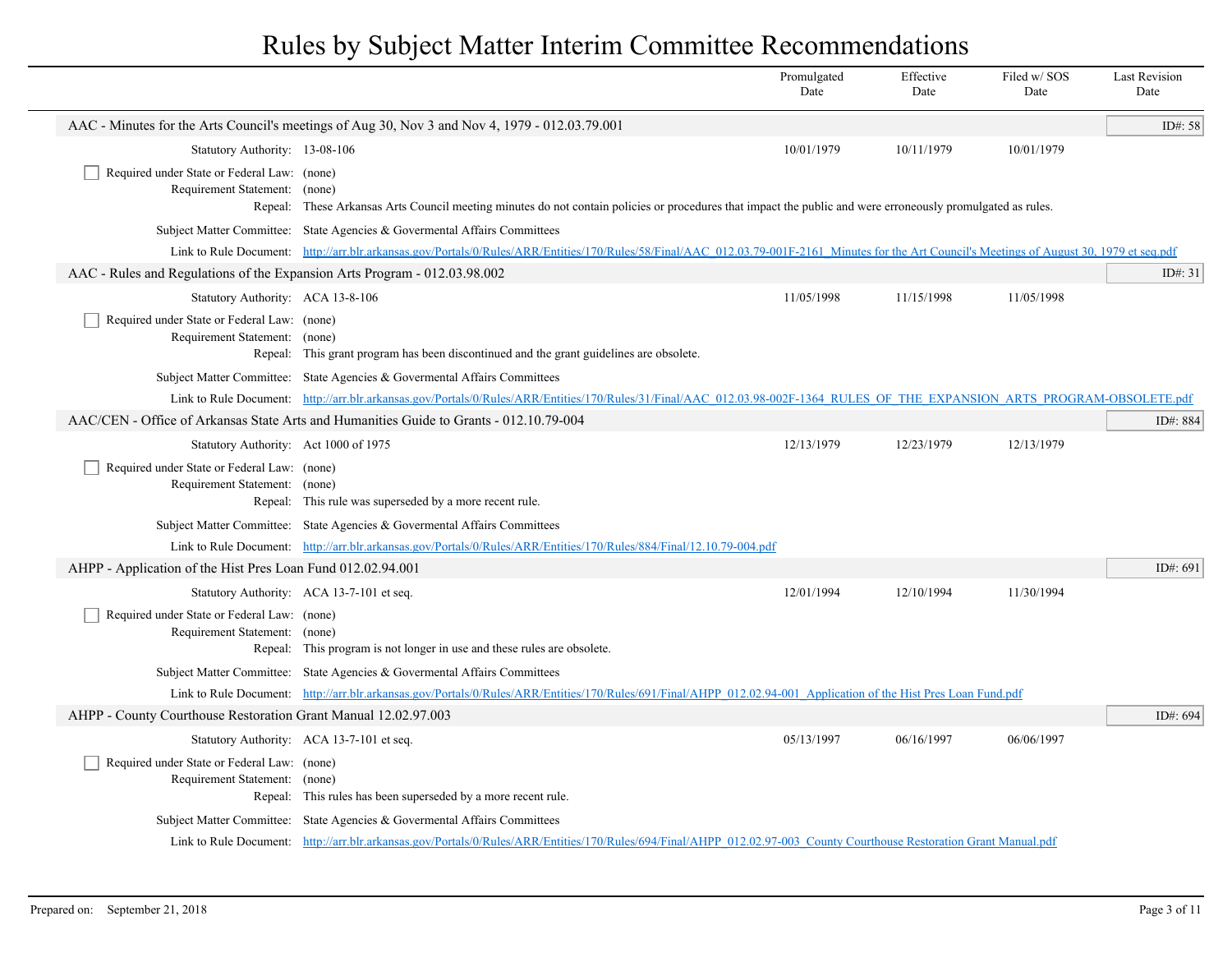|                                                                              |                                                                                                                                                                               | Promulgated<br>Date | Effective<br>Date | Filed w/SOS<br>Date | <b>Last Revision</b><br>Date |
|------------------------------------------------------------------------------|-------------------------------------------------------------------------------------------------------------------------------------------------------------------------------|---------------------|-------------------|---------------------|------------------------------|
| AHPP - Historic Preservation and Restoration Grant Manual 12.02.97.001       |                                                                                                                                                                               |                     |                   |                     | ID#: 697                     |
|                                                                              | Statutory Authority: ACA 13-7-101 et seq.                                                                                                                                     | 05/13/1997          | 06/16/1997        | 06/06/1997          |                              |
| Required under State or Federal Law: (none)<br>Requirement Statement: (none) | Repeal: This grant program is no longer offered, and this rule is no longer in use.                                                                                           |                     |                   |                     |                              |
|                                                                              | Subject Matter Committee: State Agencies & Governental Affairs Committees                                                                                                     |                     |                   |                     |                              |
|                                                                              | Link to Rule Document: http://arr.blr.arkansas.gov/Portals/0/Rules/ARR/Entities/170/Rules/697/Final/AHPP 012.02.97-001 Historic Preservation and Restoration Grant Manual.pdf |                     |                   |                     |                              |
| AHPP - Historic Preservation Grant Manual 012.02.91.001                      |                                                                                                                                                                               |                     |                   |                     | ID#: 690                     |
|                                                                              | Statutory Authority: ACA 13-7-101 et seq.                                                                                                                                     | 05/15/1991          | 05/25/1991        | 05/15/1991          |                              |
| Required under State or Federal Law: (none)<br>Requirement Statement: (none) | Repeal: This rule has been superseded with a more recent rule.                                                                                                                |                     |                   |                     |                              |
|                                                                              | Subject Matter Committee: State Agencies & Governental Affairs Committees                                                                                                     |                     |                   |                     |                              |
|                                                                              | Link to Rule Document: http://arr.blr.arkansas.gov/Portals/0/Rules/ARR/Entities/170/Rules/690/Final/AHPP 012.02.91-001 Historic Preservation Grant Manual.pdf                 |                     |                   |                     |                              |
| AHPP - Model Business Grant Manual - 12.02.97.002                            |                                                                                                                                                                               |                     |                   |                     | ID#: 698                     |
|                                                                              | Statutory Authority: ACA 13-7-101 et seq.                                                                                                                                     | 05/13/1997          | 06/16/1997        | 06/06/1997          |                              |
| Required under State or Federal Law: (none)<br>Requirement Statement: (none) | Repeal: This grant is not longer offered, and the grant manual is no longer in use.                                                                                           |                     |                   |                     |                              |
|                                                                              | Subject Matter Committee: State Agencies & Governental Affairs Committees                                                                                                     |                     |                   |                     |                              |
|                                                                              | Link to Rule Document: http://arr.blr.arkansas.gov/Portals/0/Rules/ARR/Entities/170/Rules/698/Final/AHPP 012.02.97-002 Model Business Grant Manual.pdf                        |                     |                   |                     |                              |
| AHPP - Model Business Grant Manual 012.02.91.004                             |                                                                                                                                                                               |                     |                   |                     | ID#: 688                     |
|                                                                              | Statutory Authority: ACA 13-7-101 et seq.                                                                                                                                     | 03/07/1991          | 06/24/1991        | 06/14/1991          |                              |
| Required under State or Federal Law: (none)<br>Requirement Statement:        | (none)<br>Repeal: This grant program is no longer in use and these rules are no longer needed.                                                                                |                     |                   |                     |                              |
|                                                                              | Subject Matter Committee: State Agencies & Governental Affairs Committees                                                                                                     |                     |                   |                     |                              |
|                                                                              | Link to Rule Document: http://arr.blr.arkansas.gov/Portals/0/Rules/ARR/Entities/170/Rules/688/Final/AHPP 012.02.91-004 Model Business Grant Manual.pdf                        |                     |                   |                     |                              |
| AHPP - Preservation Education Grant Manual 12.02.97.004                      |                                                                                                                                                                               |                     |                   |                     | ID#: 696                     |
|                                                                              | Statutory Authority: ACA 13-7-101 et seq.                                                                                                                                     | 05/13/1997          | 06/16/1997        | 06/06/1997          |                              |
| Required under State or Federal Law: (none)<br>Requirement Statement:        | (none)<br>Repeal: This program is no longer in use and these rules are no longer needed.                                                                                      |                     |                   |                     |                              |
|                                                                              | Subject Matter Committee: State Agencies & Governental Affairs Committees                                                                                                     |                     |                   |                     |                              |
|                                                                              | Link to Rule Document: http://arr.blr.arkansas.gov/Portals/0/Rules/ARR/Entities/170/Rules/696/Final/AHPP 012.02.97-004 Preservation Education Grant Manual.pdf                |                     |                   |                     |                              |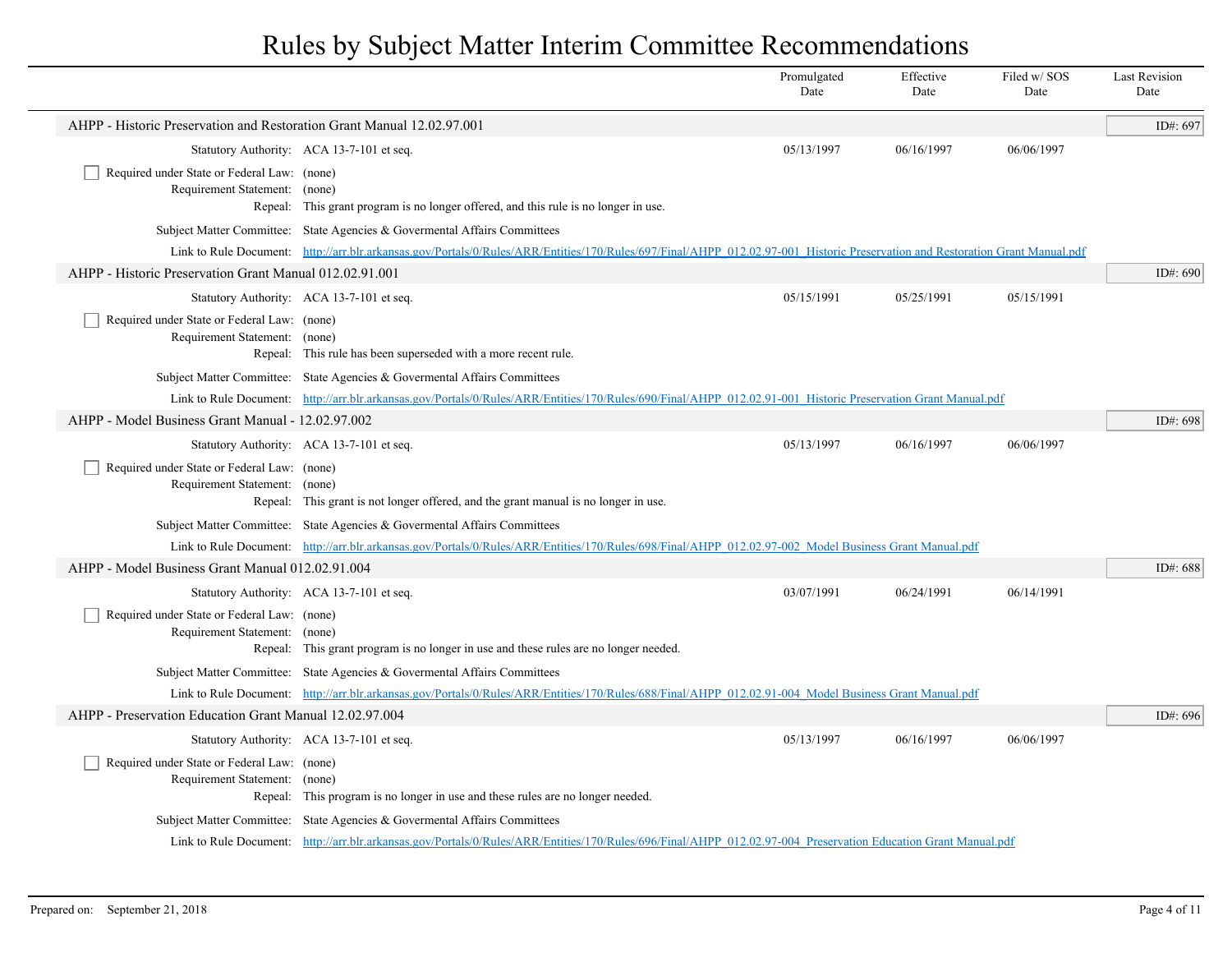|                                                                              |                                                                                                                                                                                             | Promulgated<br>Date | Effective<br>Date | Filed w/SOS<br>Date | <b>Last Revision</b><br>Date |
|------------------------------------------------------------------------------|---------------------------------------------------------------------------------------------------------------------------------------------------------------------------------------------|---------------------|-------------------|---------------------|------------------------------|
| AHPP - Regulations for Accepting Donated/Bequested Property 012.02.92.001    |                                                                                                                                                                                             |                     |                   |                     | ID#: $36$                    |
|                                                                              | Statutory Authority: ACA 13-7-106 and ACA 25-15-203                                                                                                                                         | 12/15/1992          | 12/25/1992        | 12/15/1992          |                              |
| Required under State or Federal Law: (none)<br>Requirement Statement: (none) | Repeal: This program is no longer in use.                                                                                                                                                   |                     |                   |                     |                              |
|                                                                              | Subject Matter Committee: State Agencies & Governental Affairs Committees                                                                                                                   |                     |                   |                     |                              |
|                                                                              | Link to Rule Document: http://arr.blr.arkansas.gov/Portals/0/Rules/ARR/Entities/170/Rules/36/Final/AHPP 012.02.92-001 Accepting Donated Property.pdf                                        |                     |                   |                     |                              |
| AHPP - Rehabilitation and Restoration Grant Manual 012.02.91.002             |                                                                                                                                                                                             |                     |                   |                     | ID#: 689                     |
|                                                                              | Statutory Authority: ACA 13-7-101 et seq.                                                                                                                                                   | 03/07/1991          | 06/24/1991        | 06/14/1991          |                              |
| Required under State or Federal Law: (none)<br>Requirement Statement: (none) | Repeal: This rule has been superseded by a more recent rule.                                                                                                                                |                     |                   |                     |                              |
|                                                                              | Subject Matter Committee: State Agencies & Governental Affairs Committees                                                                                                                   |                     |                   |                     |                              |
|                                                                              | Link to Rule Document: http://arr.blr.arkansas.gov/Portals/0/Rules/ARR/Entities/170/Rules/689/Final/AHPP 012.02.91-002 Rehabilitation and Restoration Grants Manual.pdf                     |                     |                   |                     |                              |
|                                                                              | AHPP - Revisions to the Manual for the Arkansas Preservation Education Grant (APEG) Program 012.02.01.002                                                                                   |                     |                   |                     | ID#: 703                     |
|                                                                              | Statutory Authority: ACA 13-7-101 et seq.                                                                                                                                                   | 06/11/2001          | 06/25/2001        | 06/15/2001          |                              |
| Required under State or Federal Law: (none)<br>Requirement Statement: (none) | Repeal: This program is no longer in use.                                                                                                                                                   |                     |                   |                     |                              |
|                                                                              | Subject Matter Committee: State Agencies & Governental Affairs Committees                                                                                                                   |                     |                   |                     |                              |
| Link to Rule Document:                                                       | http://arr.blr.arkansas.gov/Portals/0/Rules/ARR/Entities/170/Rules/703/Final/AHPP 012.02.01-002 Revisions to the Manual for the Arkansas Preservation Education Grant<br>(APEG) Program.pdf |                     |                   |                     |                              |
| AHPP/CEN - AHPP Grants Manual - 012.10.79.002                                |                                                                                                                                                                                             |                     |                   |                     | ID#: 918                     |
|                                                                              | Statutory Authority: ACA 13-7-101 et seq.                                                                                                                                                   | 12/13/1979          | 12/23/1979        | 12/13/1979          |                              |
| Required under State or Federal Law: (none)<br>Requirement Statement: (none) | Repeal: This rule has been superseded by a more recent rule.                                                                                                                                |                     |                   |                     |                              |
|                                                                              | Subject Matter Committee: State Agencies & Governental Affairs Committees                                                                                                                   |                     |                   |                     |                              |
|                                                                              | Link to Rule Document: http://arr.blr.arkansas.gov/Portals/0/Rules/ARR/Entities/170/Rules/918/Final/AHPP 012.10.79-002 AHPP Grants Manual.pdf                                               |                     |                   |                     |                              |
| ANCRC - Bylaws 2001 012.09.01.001                                            |                                                                                                                                                                                             |                     |                   |                     | ID#: 39                      |
| Statutory Authority: ACA 25-15-203                                           |                                                                                                                                                                                             | 09/18/2001          | 09/28/2001        | 09/18/2001          |                              |
| Required under State or Federal Law: (none)<br>Requirement Statement: (none) | Repeal: This rule was superseded in 2002.                                                                                                                                                   |                     |                   |                     |                              |
|                                                                              | Subject Matter Committee: State Agencies & Governental Affairs Committees                                                                                                                   |                     |                   |                     |                              |
|                                                                              | Link to Rule Document: http://arr.blr.arkansas.gov/Portals/0/Rules/ARR/Entities/170/Rules/39/Final/ANCRC 012.09.01-001F Bylaws 2001.pdf                                                     |                     |                   |                     |                              |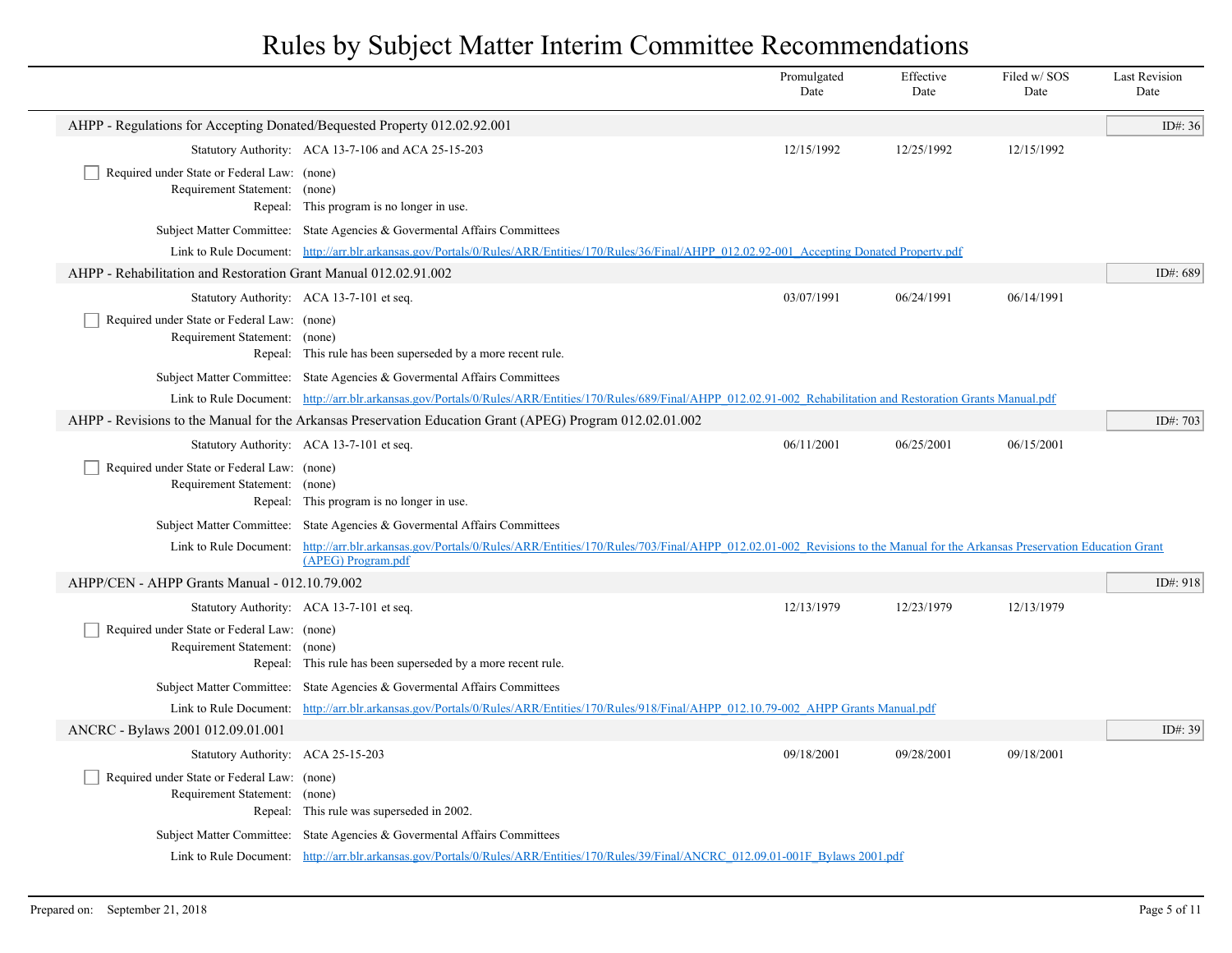|                                                                              |                                                                                                                                                                  | Promulgated<br>Date | Effective<br>Date | Filed w/ SOS<br>Date | <b>Last Revision</b><br>Date |
|------------------------------------------------------------------------------|------------------------------------------------------------------------------------------------------------------------------------------------------------------|---------------------|-------------------|----------------------|------------------------------|
| ANCRC - Proposed Bylaws and Grant Procedures 012.09.87.001                   |                                                                                                                                                                  |                     |                   |                      | ID#: 44                      |
| Statutory Authority: ACA 25-15-203                                           |                                                                                                                                                                  | 12/03/1987          | 12/13/1987        | 12/03/1987           |                              |
| Required under State or Federal Law: (none)<br>Requirement Statement: (none) | Repeal: These rules were superseded by more recent rules.                                                                                                        |                     |                   |                      |                              |
|                                                                              | Subject Matter Committee: State Agencies & Governental Affairs Committees                                                                                        |                     |                   |                      |                              |
|                                                                              | Link to Rule Document: http://arr.blr.arkansas.gov/Portals/0/Rules/ARR/Entities/170/Rules/44/Final/ANCRC 012.09.87-001 Bylaws and Grant Procedures.pdf           |                     |                   |                      |                              |
| ANCRC - Revised Bylaws and Grant Procedures 012.09.88.001                    |                                                                                                                                                                  |                     |                   |                      | ID#: $42$                    |
| Statutory Authority: ACA 25-15-203                                           |                                                                                                                                                                  | 02/09/1988          | 02/19/1988        | 02/09/1988           |                              |
| Required under State or Federal Law: (none)<br>Requirement Statement: (none) | Repeal: These rules were superseded by more recent rules.                                                                                                        |                     |                   |                      |                              |
|                                                                              | Subject Matter Committee: State Agencies & Governental Affairs Committees                                                                                        |                     |                   |                      |                              |
|                                                                              | Link to Rule Document: http://arr.blr.arkansas.gov/Portals/0/Rules/ARR/Entities/170/Rules/42/Final/ANCRC 012.09.88-001 Bylaws and Grant Procedures.pdf           |                     |                   |                      |                              |
|                                                                              | ANHC - Amendments to the Arkansas Natural Heritage Commission's Rule of Procedure for Approval of Natural Areas                                                  | 012.04.88-001       |                   |                      | ID#: 927                     |
| Statutory Authority: ACA 15-20-371                                           |                                                                                                                                                                  | 03/29/1988          | 04/09/1988        | 03/29/1988           |                              |
| Required under State or Federal Law: (none)<br>Requirement Statement: (none) | Repeal: These rules have been superseded by more recent rules.                                                                                                   |                     |                   |                      |                              |
|                                                                              | Subject Matter Committee: State Agencies & Governental Affairs Committees                                                                                        |                     |                   |                      |                              |
|                                                                              | Link to Rule Document: http://arr.blr.arkansas.gov/Portals/0/Rules/ARR/Entities/170/Rules/927/Final/ANHC 012.04.88-001 amend rules for natural area approval.pdf |                     |                   |                      |                              |
| ANHC - Arkansas Natural Heritage Commission Register                         | 012.04.84-001                                                                                                                                                    |                     |                   |                      | ID#: 925                     |
| Statutory Authority: ACA 15-20-371                                           |                                                                                                                                                                  | 01/01/1984          | 01/11/1984        | 01/01/1984           |                              |
| Required under State or Federal Law: (none)<br>Requirement Statement: (none) | Repeal: These rules have been superseded by more recent rules.                                                                                                   |                     |                   |                      |                              |
|                                                                              | Subject Matter Committee: State Agencies & Governental Affairs Committees                                                                                        |                     |                   |                      |                              |
|                                                                              | Link to Rule Document: http://arr.blr.arkansas.gov/Portals/0/Rules/ARR/Entities/170/Rules/925/Final/ANHC 012.04.84-001 annual report 1984.pdf                    |                     |                   |                      |                              |
| ANHC - Arkansas Natural Heritage Commission's Register - 012.04.81-001       |                                                                                                                                                                  |                     |                   |                      | ID#: 923                     |
| Statutory Authority: ACA 15-20-371                                           |                                                                                                                                                                  | 01/08/1981          | 01/18/1981        | 01/08/1981           |                              |
| Required under State or Federal Law: (none)<br>Requirement Statement: (none) | Repeal: These rules have been superseded by more recent rules.                                                                                                   |                     |                   |                      |                              |
|                                                                              | Subject Matter Committee: State Agencies & Governental Affairs Committees                                                                                        |                     |                   |                      |                              |
|                                                                              | Link to Rule Document: http://arr.blr.arkansas.gov/Portals/0/Rules/ARR/Entities/170/Rules/923/Final/ANHC 012.04.81-001 annual report 1981.pdf                    |                     |                   |                      |                              |
|                                                                              |                                                                                                                                                                  |                     |                   |                      |                              |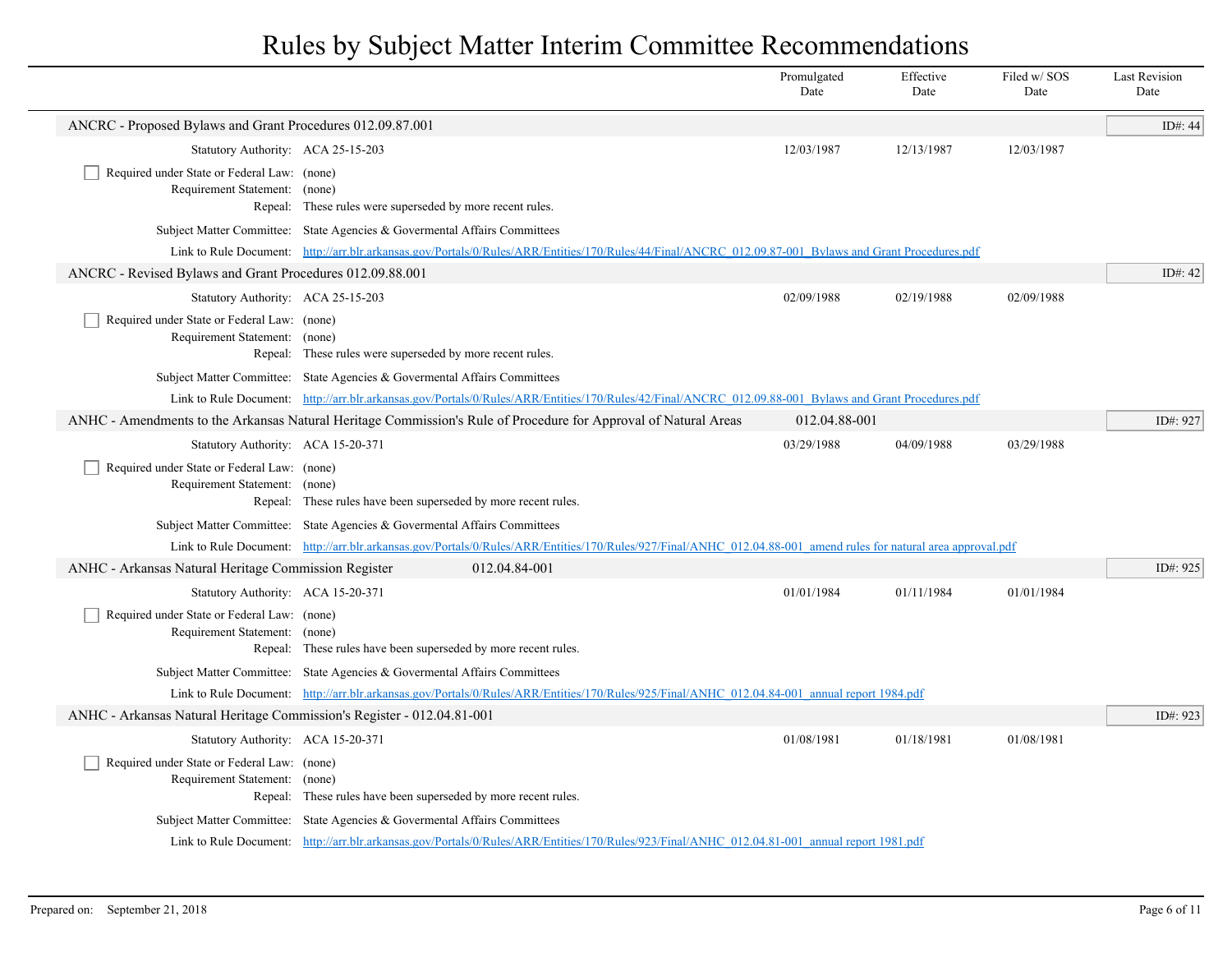|                                                                              |                                                                                                                                                                                                                  |               | Promulgated<br>Date | Effective<br>Date | Filed w/SOS<br>Date | <b>Last Revision</b><br>Date |
|------------------------------------------------------------------------------|------------------------------------------------------------------------------------------------------------------------------------------------------------------------------------------------------------------|---------------|---------------------|-------------------|---------------------|------------------------------|
| ANHC - Bylaws for the "State Committee on Stream Preservation"               | 012.07.67-001                                                                                                                                                                                                    |               |                     |                   |                     | ID#: 935                     |
| Statutory Authority: ACA 15-20-371                                           |                                                                                                                                                                                                                  |               | 10/13/1967          | 10/23/1967        | 10/13/1967          |                              |
| Required under State or Federal Law: (none)<br>Requirement Statement: (none) |                                                                                                                                                                                                                  |               |                     |                   |                     |                              |
|                                                                              | Repeal: These rules have been superseded by more recent rules.                                                                                                                                                   |               |                     |                   |                     |                              |
| Link to Rule Document:                                                       | Subject Matter Committee: State Agencies & Governental Affairs Committees<br>http://arr.blr.arkansas.gov/Portals/0/Rules/ARR/Entities/170/Rules/935/Final/ANHC 012.07.67-001 by-laws for stream preservation.pdf |               |                     |                   |                     |                              |
| ANHC - Draft Rules & Regulations                                             | 012.08.81-001                                                                                                                                                                                                    |               |                     |                   |                     | ID#: 933                     |
| Statutory Authority: ACA 15-20-371                                           |                                                                                                                                                                                                                  |               | 04/21/1981          | 05/02/1981        | 04/21/1981          |                              |
| Required under State or Federal Law: (none)                                  |                                                                                                                                                                                                                  |               |                     |                   |                     |                              |
| Requirement Statement: (none)                                                | Repeal: This rule was replaced by ANHC General Rules 012.04.11.011.                                                                                                                                              |               |                     |                   |                     |                              |
|                                                                              | Subject Matter Committee: State Agencies & Governental Affairs Committees                                                                                                                                        |               |                     |                   |                     |                              |
|                                                                              | Link to Rule Document: http://arr.blr.arkansas.gov/Portals/0/Rules/ARR/Entities/170/Rules/933/Final/ANHC 012.08.81-001 draft scenic river commision rules.pdf                                                    |               |                     |                   |                     |                              |
| ANHC - Fees for Data Research - 012.04.95-001                                |                                                                                                                                                                                                                  |               |                     |                   |                     | ID#: 920                     |
| Statutory Authority: ACA 15-20-371                                           |                                                                                                                                                                                                                  |               | 02/13/1995          | 02/23/1995        | 02/13/1995          |                              |
| Required under State or Federal Law: (none)<br>Requirement Statement: (none) | Repeal: This rule was replaced by ANHC General Rules 012.04.11.008.                                                                                                                                              |               |                     |                   |                     |                              |
|                                                                              | Subject Matter Committee: State Agencies & Governental Affairs Committees                                                                                                                                        |               |                     |                   |                     |                              |
|                                                                              | Link to Rule Document: http://arr.blr.arkansas.gov/Portals/0/Rules/ARR/Entities/170/Rules/920/Final/ANHC 012.04.95-001 Fees for Data Research.pdf                                                                |               |                     |                   |                     |                              |
| ANHC - General Rules for Management of Arkansas' System of Natural Areas     |                                                                                                                                                                                                                  | 012.04.78-001 |                     |                   |                     | ID#: 922                     |
| Statutory Authority: ACA 15-20-371                                           |                                                                                                                                                                                                                  |               | 01/31/1978          | 02/10/1978        | 01/31/1978          |                              |
| Required under State or Federal Law: (none)<br>Requirement Statement: (none) | Repeal: This rule was replaced by ANHC General Rules 012.04.11.011.                                                                                                                                              |               |                     |                   |                     |                              |
|                                                                              | Subject Matter Committee: State Agencies & Governental Affairs Committees                                                                                                                                        |               |                     |                   |                     |                              |
|                                                                              | Link to Rule Document: http://arr.blr.arkansas.gov/Portals/0/Rules/ARR/Entities/170/Rules/922/Final/ANHC 012.04.78-001 draft rules for NA management 1978.pdf                                                    |               |                     |                   |                     |                              |
| ANHC - Management Plan and Local Advisory Committee: Defined                 | 012.08.82-001                                                                                                                                                                                                    |               |                     |                   |                     | ID#: 934                     |
| Statutory Authority: ACA 15-20-371                                           |                                                                                                                                                                                                                  |               | 11/03/1982          | 11/13/1982        | 11/03/1982          |                              |
| Required under State or Federal Law: (none)<br>Requirement Statement:        | (none)<br>Repeal: This rule was replaced by ANHC General Rules 012.04.11.012.                                                                                                                                    |               |                     |                   |                     |                              |
|                                                                              | Subject Matter Committee: State Agencies & Governental Affairs Committees                                                                                                                                        |               |                     |                   |                     |                              |
|                                                                              | Link to Rule Document: http://arr.blr.arkansas.gov/Portals/0/Rules/ARR/Entities/170/Rules/934/Final/ANHC 012.08.82-001 scenic rivers comm defined.pdf                                                            |               |                     |                   |                     |                              |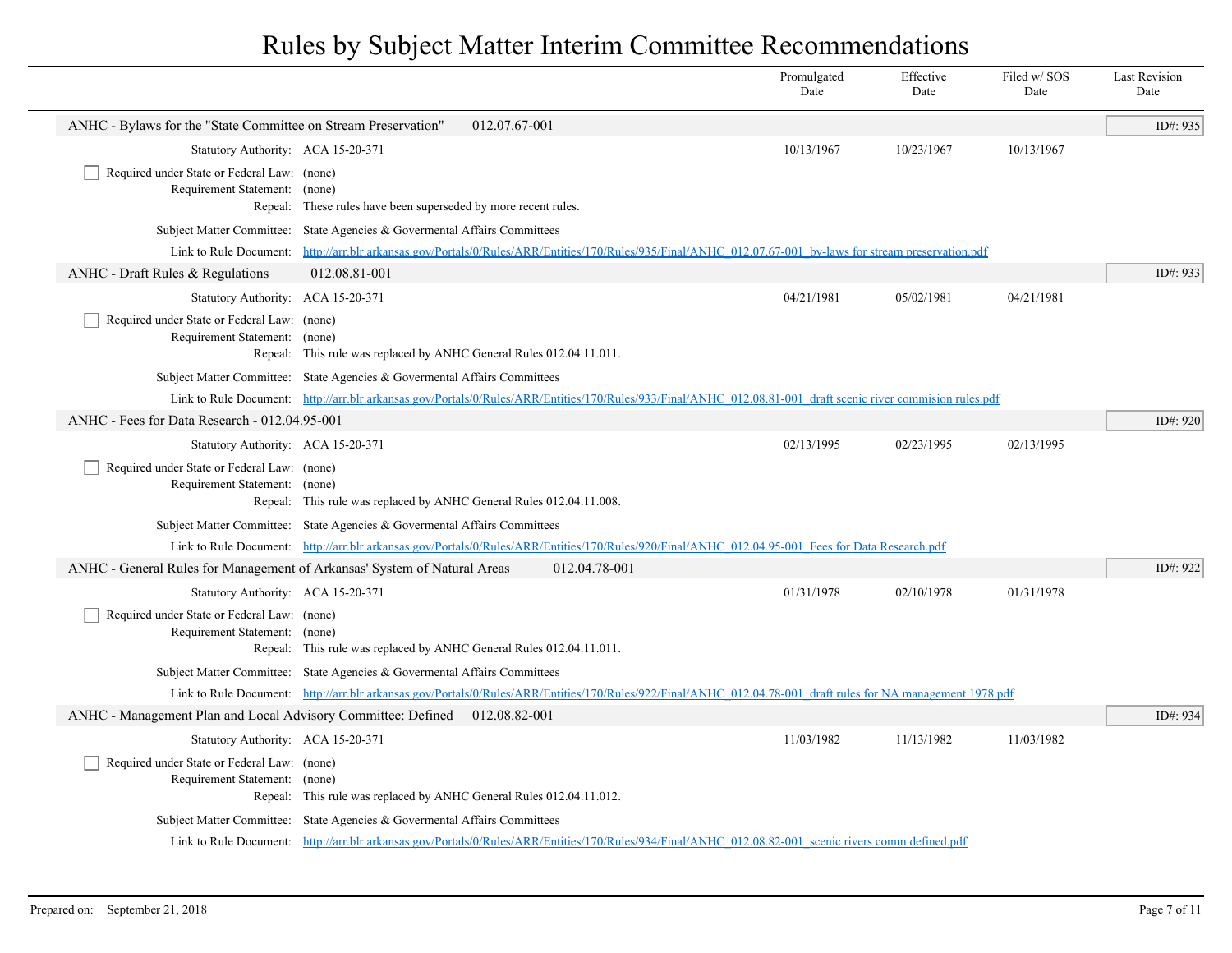|                                                                                  |                                                                                                                                                                                  | Promulgated<br>Date | Effective<br>Date | Filed w/ SOS<br>Date | <b>Last Revision</b><br>Date |
|----------------------------------------------------------------------------------|----------------------------------------------------------------------------------------------------------------------------------------------------------------------------------|---------------------|-------------------|----------------------|------------------------------|
| <b>ANHC</b> - Natural Heritage Commission                                        | 012.04.82-001                                                                                                                                                                    |                     |                   |                      | ID#: 929                     |
| Statutory Authority: ACA 15-20-371                                               |                                                                                                                                                                                  | 02/04/1982          | 02/14/1982        | 02/04/1982           |                              |
| Required under State or Federal Law: (none)<br>Requirement Statement:            | (none)<br>Repeal: This rule was replaced by ANHC General Rules 012.04.11.004                                                                                                     |                     |                   |                      |                              |
| <b>Subject Matter Committee:</b>                                                 | State Agencies & Governental Affairs Committees                                                                                                                                  |                     |                   |                      |                              |
| Link to Rule Document:                                                           | http://arr.blr.arkansas.gov/Portals/0/Rules/ARR/Entities/170/Rules/929/Final/ANHC 012.04.82-001 annual report 1982.pdf                                                           |                     |                   |                      |                              |
| ANHC - New and Amended Rules -                                                   | 012.04.02-001                                                                                                                                                                    |                     |                   |                      | ID#: $921$                   |
| Statutory Authority: ACA 15-20-371                                               |                                                                                                                                                                                  | 01/15/2002          | 01/25/2002        | 01/15/2002           |                              |
| Required under State or Federal Law: (none)<br>Requirement Statement:<br>Repeal: | (none)<br>This rule was replaced by ANHC General Rules 012.04.11.009                                                                                                             |                     |                   |                      |                              |
|                                                                                  | Subject Matter Committee: State Agencies & Governental Affairs Committees                                                                                                        |                     |                   |                      |                              |
| Link to Rule Document:                                                           | http://arr.blr.arkansas.gov/Portals/0/Rules/ARR/Entities/170/Rules/921/Final/ANHC 012.04.02-001 New and Amended rules former responsibility of Nat and Scenic Rivers<br>Comm.pdf |                     |                   |                      |                              |
|                                                                                  | ANHC - Revised Amendments to the Arkansas Natural Heritage Commission's Rule of Procedure for Approval of Natural Areas 012.04.88-002                                            |                     |                   |                      |                              |
| Statutory Authority: ACA 15-20-371                                               |                                                                                                                                                                                  | 05/13/1988          | 05/23/1988        | 05/13/1988           |                              |
| Required under State or Federal Law: (none)<br>Requirement Statement: (none)     | Repeal: This rule was replaced by ANHC General Rules 012.04.11.007                                                                                                               |                     |                   |                      |                              |
|                                                                                  | Subject Matter Committee: State Agencies & Governental Affairs Committees                                                                                                        |                     |                   |                      |                              |
|                                                                                  | Link to Rule Document: http://arr.blr.arkansas.gov/Portals/0/Rules/ARR/Entities/170/Rules/928/Final/ANHC 012.04.88-002 amend rules for natural area approval part 2.pdf          |                     |                   |                      |                              |
| ANHC - Rule #NHR 81-1 Data Research and Fees                                     | 012.04.81-002                                                                                                                                                                    |                     |                   |                      | ID#: 924                     |
| Statutory Authority: ACA 15-20-371                                               |                                                                                                                                                                                  | 10/02/1981          | 10/12/1981        | 10/02/1981           |                              |
| Required under State or Federal Law: (none)<br>Requirement Statement: (none)     | Repeal: This rule was replaced by ANHC General Rules 012.04.11.003.                                                                                                              |                     |                   |                      |                              |
|                                                                                  | Subject Matter Committee: State Agencies & Governental Affairs Committees                                                                                                        |                     |                   |                      |                              |
|                                                                                  | Link to Rule Document: http://arr.blr.arkansas.gov/Portals/0/Rules/ARR/Entities/170/Rules/924/Final/ANHC_012.04.81-002_research data fees.pdf                                    |                     |                   |                      |                              |
|                                                                                  | ANHC - Rules and Procedures of Natural and Scenic Rivers Commission - 012.10.79-001                                                                                              |                     |                   |                      | ID#: 881                     |
| Statutory Authority: Act 1000 of 1975                                            |                                                                                                                                                                                  | 12/13/1979          | 12/23/1979        | 12/13/1979           |                              |
| Required under State or Federal Law: (none)<br>Requirement Statement: (none)     | Repeal: This rule was replaced by ANHC General Rules 012.04.11.009.                                                                                                              |                     |                   |                      |                              |
|                                                                                  | Subject Matter Committee: State Agencies & Governental Affairs Committees                                                                                                        |                     |                   |                      |                              |
|                                                                                  | Link to Rule Document: http://arr.blr.arkansas.gov/Portals/0/Rules/ARR/Entities/170/Rules/881/Final/ANHC 012.10.79-001 rules for scenic rivers comm.pdf                          |                     |                   |                      |                              |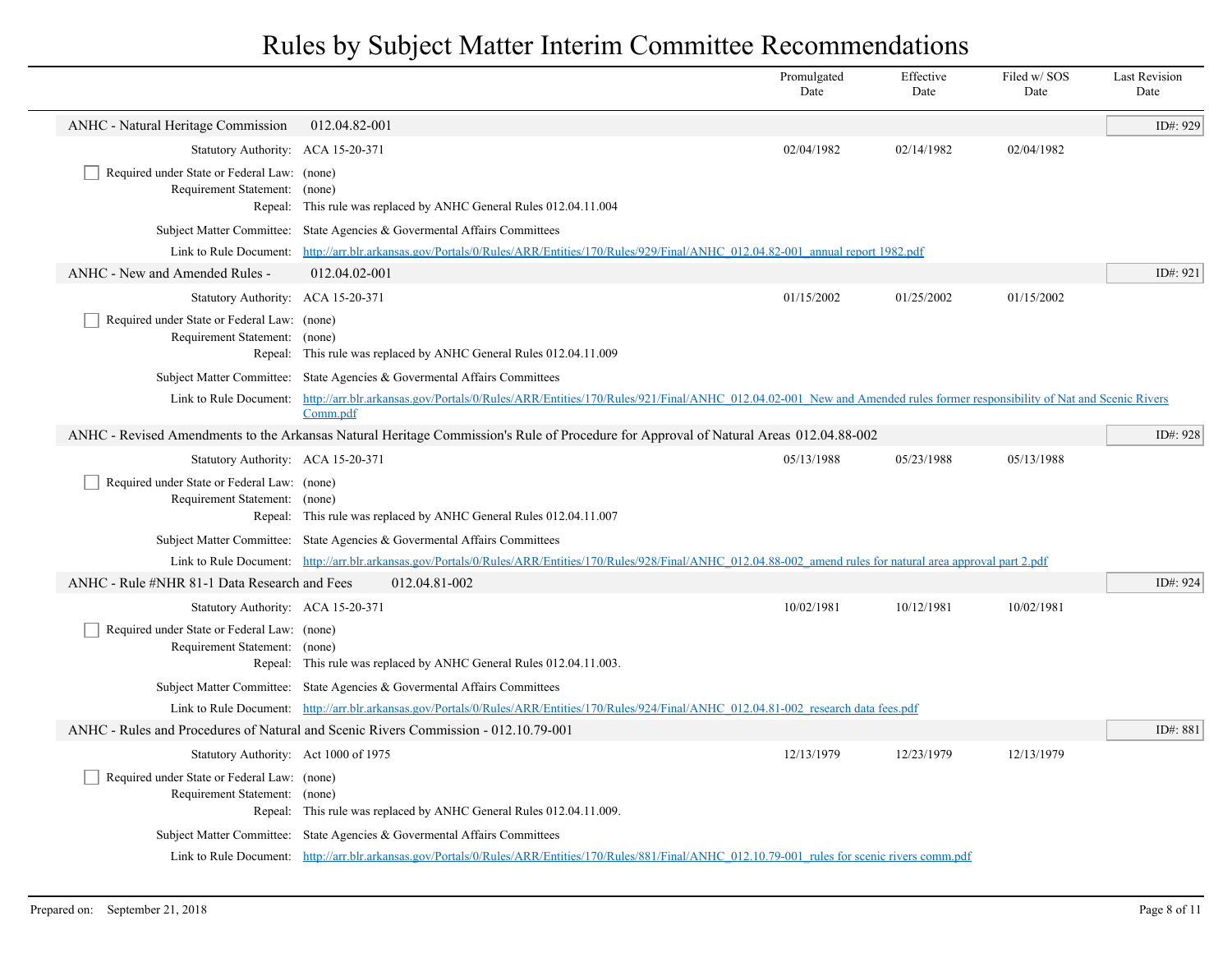|                                                                              |                                                                                                                                                               |               | Promulgated<br>Date | Effective<br>Date | Filed w/SOS<br>Date | <b>Last Revision</b><br>Date |
|------------------------------------------------------------------------------|---------------------------------------------------------------------------------------------------------------------------------------------------------------|---------------|---------------------|-------------------|---------------------|------------------------------|
| ANHC - Rules and Procedures of Natural and Scenic Rivers Commission          |                                                                                                                                                               | 012.10.79-007 |                     |                   |                     | ID#: 932                     |
| Statutory Authority: ACA 15-20-371                                           |                                                                                                                                                               |               | 12/13/1979          | 12/23/1979        | 12/13/1979          |                              |
| Required under State or Federal Law: (none)<br>Requirement Statement: (none) | Repeal: This rule was replaced by ANHC General Rules 012.04.11.010.                                                                                           |               |                     |                   |                     |                              |
|                                                                              | Subject Matter Committee: State Agencies & Governental Affairs Committees                                                                                     |               |                     |                   |                     |                              |
|                                                                              | Link to Rule Document: http://arr.blr.arkansas.gov/Portals/0/Rules/ARR/Entities/170/Rules/932/Final/ANHC 012.10.79-007 rules for NA management 1978.pdf       |               |                     |                   |                     |                              |
| ASA - Amended and Re-organized Rules - 013.02.09-002                         |                                                                                                                                                               |               |                     |                   |                     | ID#: 952                     |
| Statutory Authority: ACA 13-3-104                                            |                                                                                                                                                               |               | 12/15/2009          | 12/25/2009        | 12/15/2009          |                              |
| Required under State or Federal Law: (none)<br>Requirement Statement: (none) | Repeal: This rule was superseded by a more current rule.                                                                                                      |               |                     |                   |                     |                              |
|                                                                              | Subject Matter Committee: State Agencies & Governental Affairs Committees                                                                                     |               |                     |                   |                     |                              |
|                                                                              | Link to Rule Document: http://arr.blr.arkansas.gov/Portals/0/Rules/ARR/Entities/170/Rules/952/Final/ASA 013.02.09-002F-10537 General Operations Rev. 2009.pdf |               |                     |                   |                     |                              |
|                                                                              | ASA - Article II: Section 5B - Registration, Section 5K - Use of Privately-Owned Equipment - 013.02.01-001                                                    |               |                     |                   |                     | ID#: 947                     |
| Statutory Authority: ACA 13-3-104                                            |                                                                                                                                                               |               | 11/14/2001          | 11/24/2001        | 11/14/2001          |                              |
| Required under State or Federal Law: (none)<br>Requirement Statement: (none) | Repeal: This rule was superseded by a more current rule.                                                                                                      |               |                     |                   |                     |                              |
|                                                                              | Subject Matter Committee: State Agencies & Governental Affairs Committees                                                                                     |               |                     |                   |                     |                              |
|                                                                              | Link to Rule Document: http://arr.blr.arkansas.gov/Portals/0/Rules/ARR/Entities/170/Rules/947/Final/ASA 013.02.01-001F General Operation Amendments.pdf       |               |                     |                   |                     |                              |
| ASA - Curtis H. Sykes Memorial Grant Program - 013.02.09-001                 |                                                                                                                                                               |               |                     |                   |                     | ID#: 951                     |
| Statutory Authority: ACA 13-3-104                                            |                                                                                                                                                               |               | 12/15/2009          | 12/25/2009        | 12/15/2009          |                              |
| Required under State or Federal Law: (none)<br>Requirement Statement: (none) | Repeal: This rule was superseded by 013.02.14-003.                                                                                                            |               |                     |                   |                     |                              |
|                                                                              | Subject Matter Committee: State Agencies & Governental Affairs Committees                                                                                     |               |                     |                   |                     |                              |
|                                                                              | Link to Rule Document: http://arr.blr.arkansas.gov/Portals/0/Rules/ARR/Entities/170/Rules/951/Final/ASA 013.02.09-001F-10536 Sykes Grant Program.pdf          |               |                     |                   |                     |                              |
| ASA - Policies and Regulations of the History Commission - 013.02.67-001     |                                                                                                                                                               |               |                     |                   |                     | ID#: 948                     |
| Statutory Authority: ACA 13-3-104                                            |                                                                                                                                                               |               | 07/26/1967          | 08/06/1967        | 07/26/1967          |                              |
| Required under State or Federal Law: (none)<br>Requirement Statement: (none) | Repeal: This rule was superseded by a more current rule.                                                                                                      |               |                     |                   |                     |                              |
|                                                                              | Subject Matter Committee: State Agencies & Governental Affairs Committees                                                                                     |               |                     |                   |                     |                              |
|                                                                              | Link to Rule Document: http://arr.blr.arkansas.gov/Portals/0/Rules/ARR/Entities/170/Rules/948/Final/ASA 013.02.67-001 Instructions on Printing.pdf            |               |                     |                   |                     |                              |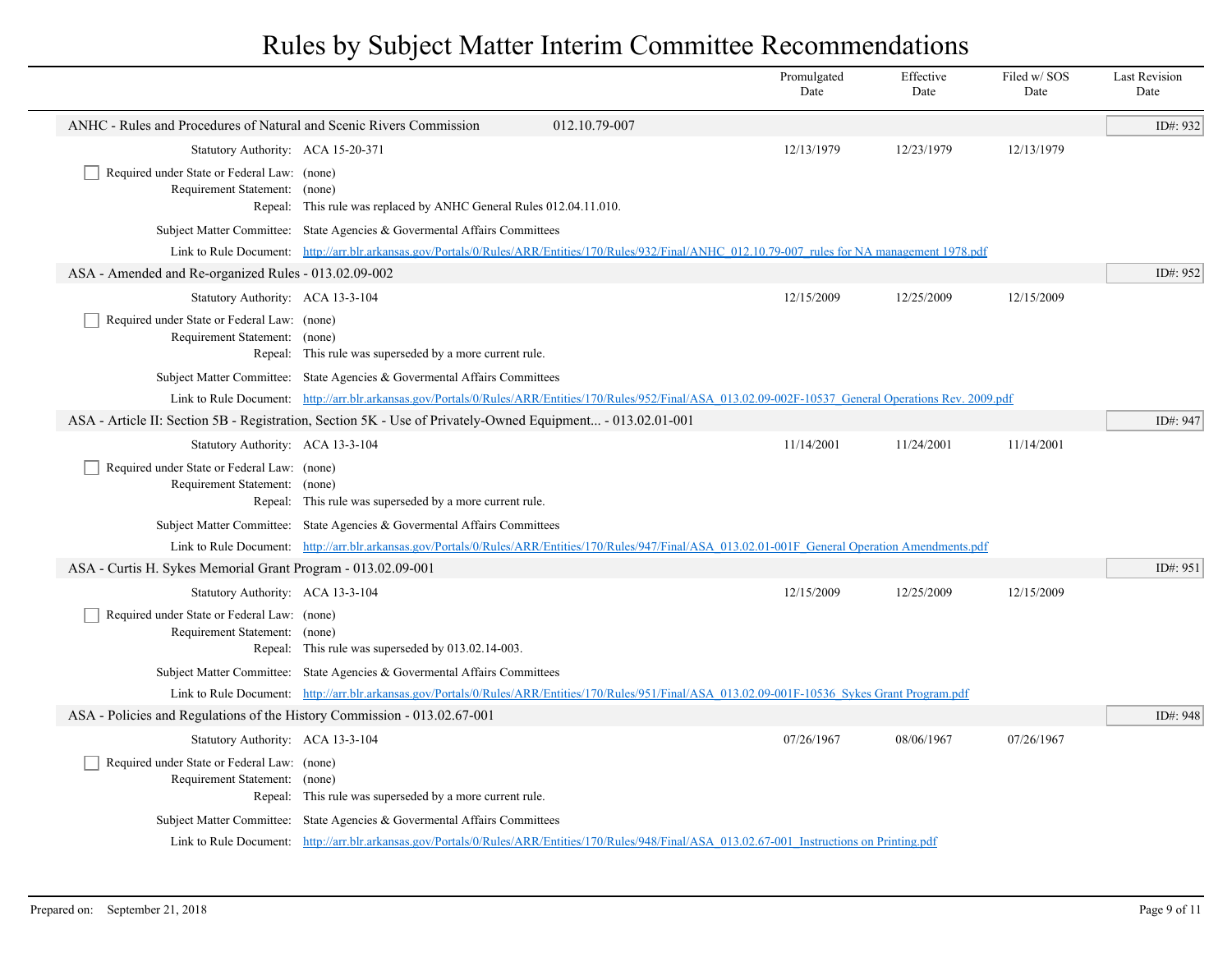|                                                                              |                                                                                                                                                                      | Promulgated<br>Date | Effective<br>Date | Filed w/SOS<br>Date | <b>Last Revision</b><br>Date |
|------------------------------------------------------------------------------|----------------------------------------------------------------------------------------------------------------------------------------------------------------------|---------------------|-------------------|---------------------|------------------------------|
| ASA - Policies and Regulations of the History Commission - 013.02.83-001     |                                                                                                                                                                      |                     |                   |                     | ID#: 949                     |
| Statutory Authority: ACA 13-3-104                                            |                                                                                                                                                                      | 06/16/1983          | 06/26/1983        | 06/16/1983          |                              |
| Required under State or Federal Law: (none)<br>Requirement Statement: (none) | Repeal: This rule was superseded by a more current rule.                                                                                                             |                     |                   |                     |                              |
|                                                                              | Subject Matter Committee: State Agencies & Governental Affairs Committees                                                                                            |                     |                   |                     |                              |
|                                                                              | Link to Rule Document: http://arr.blr.arkansas.gov/Portals/0/Rules/ARR/Entities/170/Rules/949/Final/ASA 013.02.83-001 General Operation.pdf                          |                     |                   |                     |                              |
|                                                                              | ASA - Revisions of the Rules Pertaining to Copies and to Fees for Copies - 013.02.87-001                                                                             |                     |                   |                     | ID#: 950                     |
| Statutory Authority: ACA 13-3-104                                            |                                                                                                                                                                      | 05/18/1987          | 05/28/1987        | 05/18/1987          |                              |
| Required under State or Federal Law: (none)<br>Requirement Statement: (none) | Repeal: This rule was superseded by a more current rule.                                                                                                             |                     |                   |                     |                              |
|                                                                              | Subject Matter Committee: State Agencies & Govermental Affairs Committees                                                                                            |                     |                   |                     |                              |
|                                                                              | Link to Rule Document: http://arr.blr.arkansas.gov/Portals/0/Rules/ARR/Entities/170/Rules/950/Final/ASA 013.02.87-001 Revisions of Rules Re Fees for Copies.pdf      |                     |                   |                     |                              |
| OSH - Arkansas State Review Committee Bylaws - 012.01.77-001                 |                                                                                                                                                                      |                     |                   |                     | ID#: 963                     |
| Statutory Authority: ACA 13-7-205                                            |                                                                                                                                                                      | 09/09/1971          | 09/19/1971        | 09/09/1971          |                              |
| Required under State or Federal Law: (none)<br>Requirement Statement: (none) | Repeal: This rule has been superseded by a more current rule.                                                                                                        |                     |                   |                     |                              |
|                                                                              | Subject Matter Committee: State Agencies & Governental Affairs Committees                                                                                            |                     |                   |                     |                              |
|                                                                              | Link to Rule Document: http://arr.blr.arkansas.gov/Portals/0/Rules/ARR/Entities/170/Rules/963/Final/OSH 012.01.77-001 AR State Review Committee Bylaws.pdf           |                     |                   |                     |                              |
| OSH - Draft Rules for Capitol Grounds Commission                             | 012.01.88-002                                                                                                                                                        |                     |                   |                     | ID#: 982                     |
| Statutory Authority: ACA 13-7-205                                            |                                                                                                                                                                      | 12/14/1988          | 12/24/1988        | 12/14/1988          |                              |
| Required under State or Federal Law: (none)<br>Requirement Statement:        | (none)<br>Repeal: The Capitol Grounds Commission is no longer under the Old State House Commission.                                                                  |                     |                   |                     |                              |
|                                                                              | Subject Matter Committee: State Agencies & Governental Affairs Committees                                                                                            |                     |                   |                     |                              |
|                                                                              | Link to Rule Document: http://arr.blr.arkansas.gov/Portals/0/Rules/ARR/Entities/170/Rules/982/Final/OSH 012.01.88-002 Draft Rules for Capitol Grounds Commission.pdf |                     |                   |                     |                              |
|                                                                              | OSH - Procedures for the Application of State Grants Awarded by the Arkansas Historic Preservation Program (2 copies) - 012.01.88-001                                |                     |                   |                     | ID#: 965                     |
| Statutory Authority: ACA 13-7-205                                            |                                                                                                                                                                      | 03/24/1988          | 04/05/1988        | 03/24/1988          |                              |
| Required under State or Federal Law: (none)<br>Requirement Statement:        | (none)<br>Repeal: This program is not in use.                                                                                                                        |                     |                   |                     |                              |
|                                                                              | Subject Matter Committee: State Agencies & Governental Affairs Committees                                                                                            |                     |                   |                     |                              |
|                                                                              | Link to Rule Document: http://arr.blr.arkansas.gov/Portals/0/Rules/ARR/Entities/170/Rules/965/Final/OSH 012.01.88-001 Grants Awarded by AHPP.pdf                     |                     |                   |                     |                              |